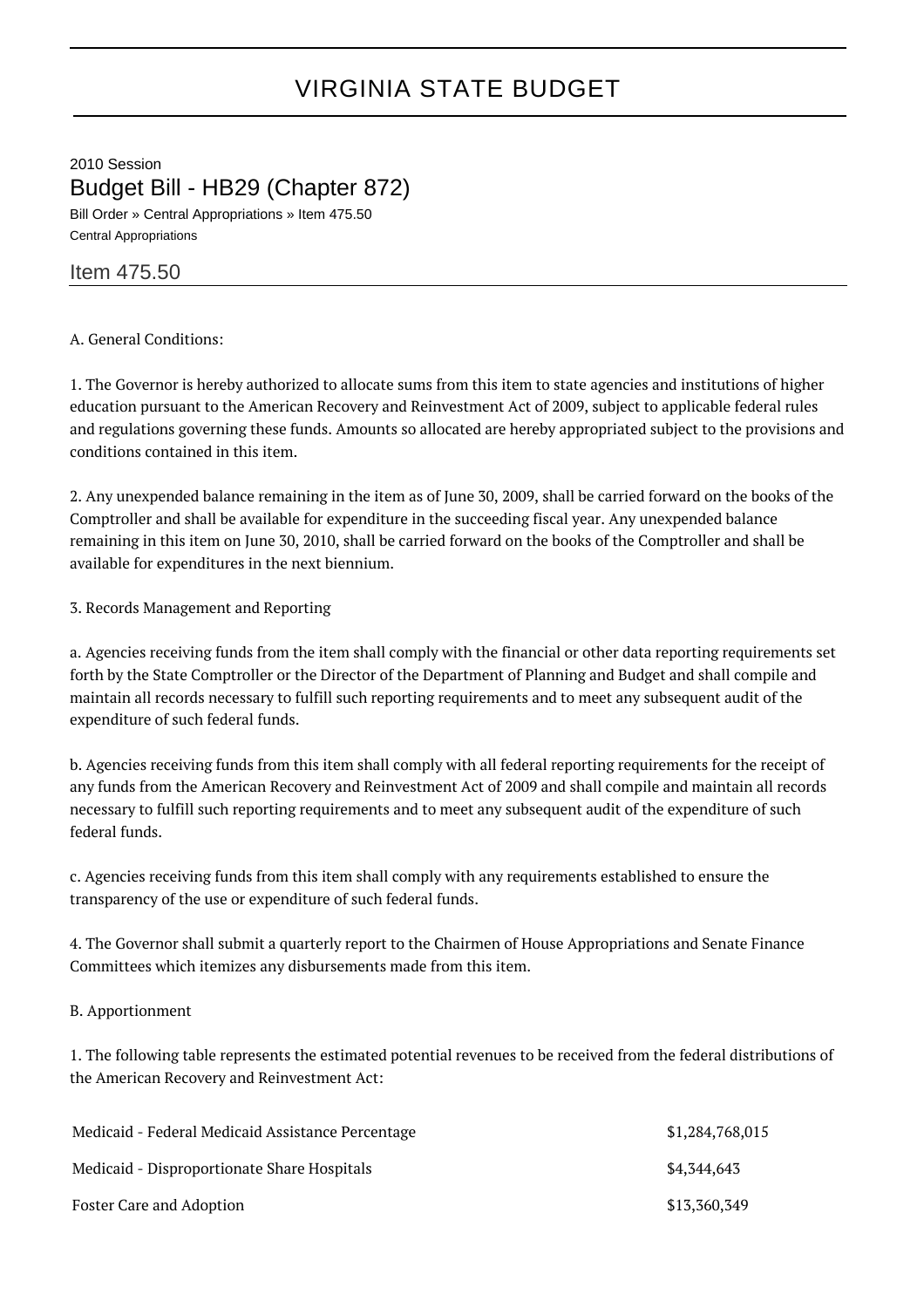| Immunization                                        | \$5,621,650   |
|-----------------------------------------------------|---------------|
| Fiscal Stabilization - Education                    | \$983,865,903 |
| Fiscal Stabilization - General                      | \$218,904,149 |
| Title 1 - Grants to Local Education Authorities     | \$165,311,666 |
| Title 1 - School Improvement                        | \$47,913,000  |
| Part B of the IDEA - Special Education              | \$281,415,033 |
| Part B of the IDEA - Preschool Special Education    | \$9,470,492   |
| Part C of the IDEA - Early Intervention Services    | \$10,265,580  |
| <b>Educational Technology</b>                       | \$10,801,292  |
| <b>Education for Homeless</b>                       | \$1,009,000   |
| <b>Work Study</b>                                   | \$3,743,333   |
| Vocational Rehabilitation                           | \$11,601,624  |
| <b>Independent Living</b>                           | \$342,443     |
| Highways and Bridges                                | \$694,461,000 |
| Transit Capital Grants - Urban                      | \$93,340,956  |
| Transit Capital Grants - Rural                      | \$18,555,163  |
| Rail Modernization - Fixed Guideway                 | \$4,209,386   |
| Drinking Water State Revolving Fund                 | \$20,761,000  |
| Clean Water State Revolving Fund                    | \$80,826,900  |
| Weatherization                                      | \$96,931,634  |
| <b>State Energy Program</b>                         | \$69,266,744  |
| <b>Emergency Food and Shelter</b>                   | \$1,247,314   |
| The Emergency Food Assistance Program               | \$1,704,161   |
| Food Stamp Administration                           | \$5,300,000   |
| School Lunch Equipment                              | \$2,194,703   |
| <b>Elderly Nutrition</b>                            | \$3,029,000   |
| <b>CCDF Childcare</b>                               | \$37,892,000  |
| <b>Head Start</b>                                   | \$11,179,767  |
| <b>Community Services Block Grant</b>               | \$16,009,000  |
| Public Housing Capital Fund                         | \$51,212,000  |
| Community Development Block Grant - Entitlement     | \$11,311,643  |
| Community Development Block Grant - Non-Entitlement | \$5,331,340   |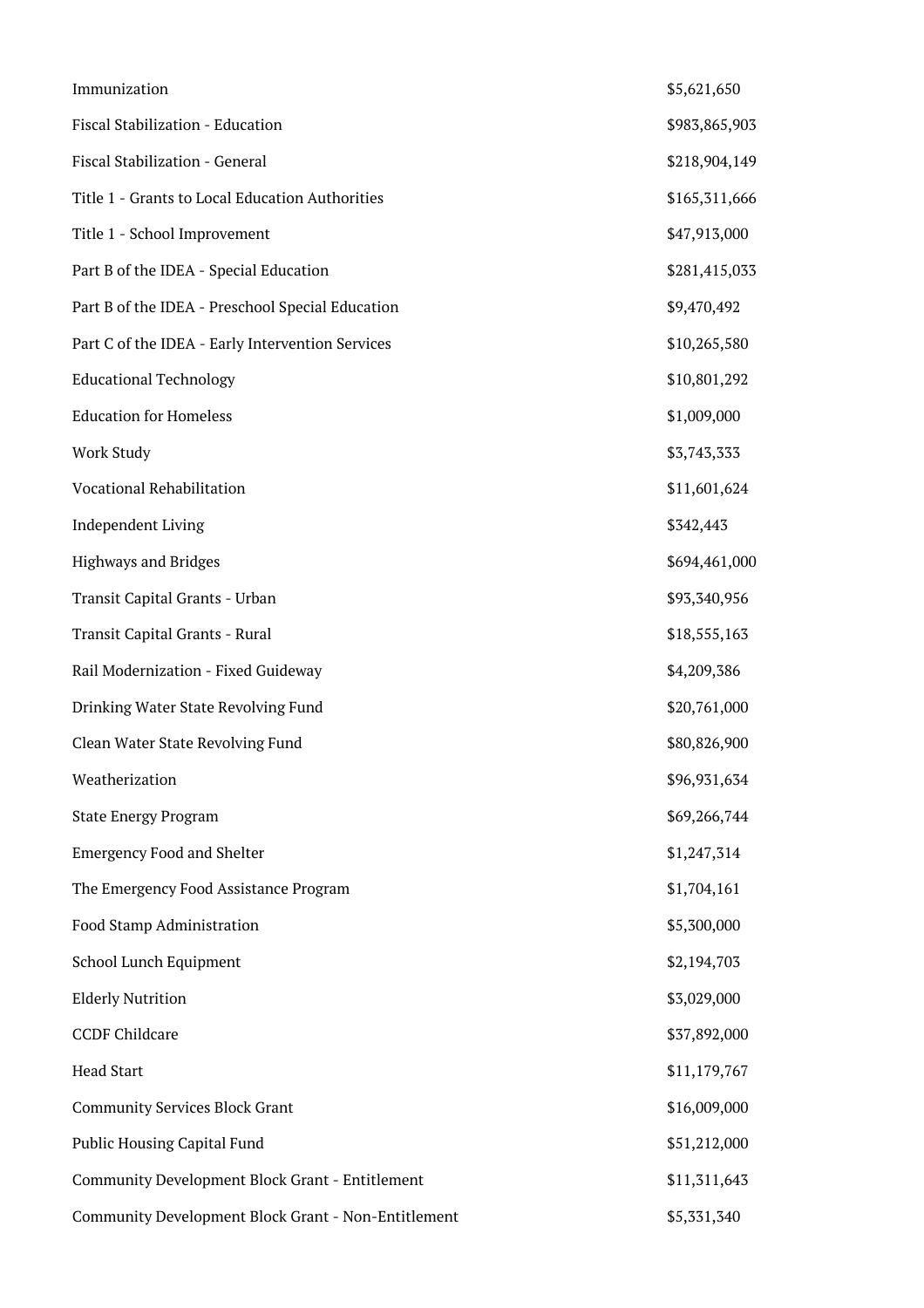| <b>TOTAL</b>                                 | \$4,847,033,882 |
|----------------------------------------------|-----------------|
| Child Support Enforcement                    | \$40,400,000    |
| Food Stamp Benefits                          | \$355,000,000   |
| <b>Dislocated Workers</b>                    | \$13,564,389    |
| Workforce Investment Act - Youth             | \$13,113,750    |
| Workforce Investment Act - Adult             | \$5,280,438     |
| <b>Community Service for Older Americans</b> | \$2,570,474     |
| <b>Employment Service</b>                    | \$8,596,000     |
| Unemployment Insurance Administration        | \$13,737,000    |
| <b>Byrne Justice Assistance Grant</b>        | \$39,369,013    |
| Violence Against Women                       | \$5,516,971     |
| Internet Crimes Against Children             | \$1,901,510     |
| Crime Victims Compensation                   | \$345,687       |
| Crime Victims Assistance Grants              | \$1,013,000     |
| Homelessness Prevention                      | \$24,934,000    |
| HOME Investment Partnerships Program         | \$44,189,767    |

2. The appropriation in this item includes an amount estimates at \$368,795,338 the first year and \$593,665,047 the second year from federal funds to be distributed to the Department of Medical Assistance Services for payment Medicaid expenses from the Medicaid - Federal Medicaid Assistance Percentage and the Medicaid - Disproportionate Share Hospitals funds cited in paragraph B.1. above.

3. The appropriation in this item includes an amount estimated at \$365,187,984 the second year from federal funds to be distributed to the Department of Education – Direct Aid to Public Education (Item 141) for payment to local school divisions from the Fiscal Stabilization – Education fund cited in paragraph B.1. above. The amounts appropriated are an estimate, and may be modified by the Director, Department of Planning and Budget depending on the final budget reduction actions taken in this act.

4. a. The appropriation in this item includes an amount estimated at \$126,744,967 \$75,016,418 the second year from federal funds to be distributed to the educational and general program at institutions of higher education from the Fiscal Stabilization – Education fund cited in paragraph B.1. above. The amounts appropriated are an estimate, and may be modified by the Director, Department of Planning and Budget, depending on the final budget reduction actions taken in this act.

b. Allocations for institutions of higher education from the Fiscal Stabilization – Education fund cited in paragraph B.1. above are as follows:

## **Institution Amount**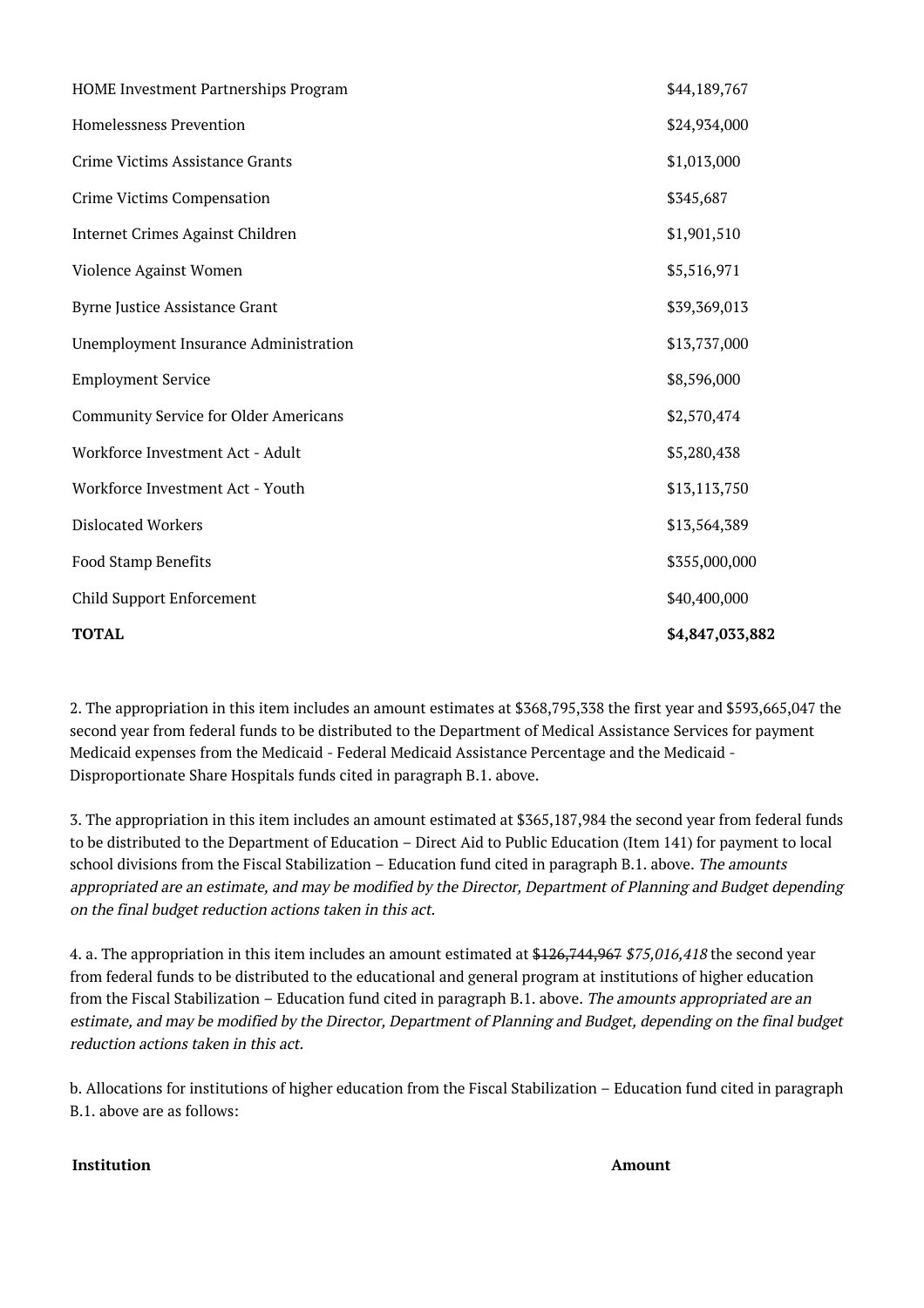## MsoNormal

| Christopher Newport University           | \$3,492,779  |
|------------------------------------------|--------------|
|                                          | \$2,531,692  |
| Virginia Community College System        | \$19,406,739 |
|                                          | \$6,836,891  |
| George Mason University                  | \$10,912,431 |
|                                          | \$6,203,142  |
| James Madison University                 | \$7,301,608  |
|                                          | \$4,648,818  |
| Longwood University                      | \$3,169,668  |
|                                          | \$2,221,989  |
| Virginia Institute of Marine Science     | \$660,246    |
|                                          | \$0          |
| Norfolk State University                 | \$4,230,688  |
|                                          | \$2,826,052  |
| Old Dominion University                  | \$12,787,803 |
|                                          | \$8,965,969  |
| Radford University                       | \$5,482,461  |
|                                          | \$3,761,002  |
| Richard Bland College                    | \$343,420    |
|                                          | \$155,539    |
| University of Mary Washington            | \$2,387,643  |
|                                          | \$1,579,107  |
| University of Virginia                   | \$10,722,655 |
|                                          | \$5,559,100  |
| University of Virginia's College at Wise | \$1,618,522  |
|                                          | \$1,097,609  |
| Virginia Commonwealth University         | \$20,541,737 |
|                                          | \$13,798,668 |
| Virginia Military Institute              | \$1,242,513  |
|                                          | \$765,001    |
| Virginia State University                | \$1,305,733  |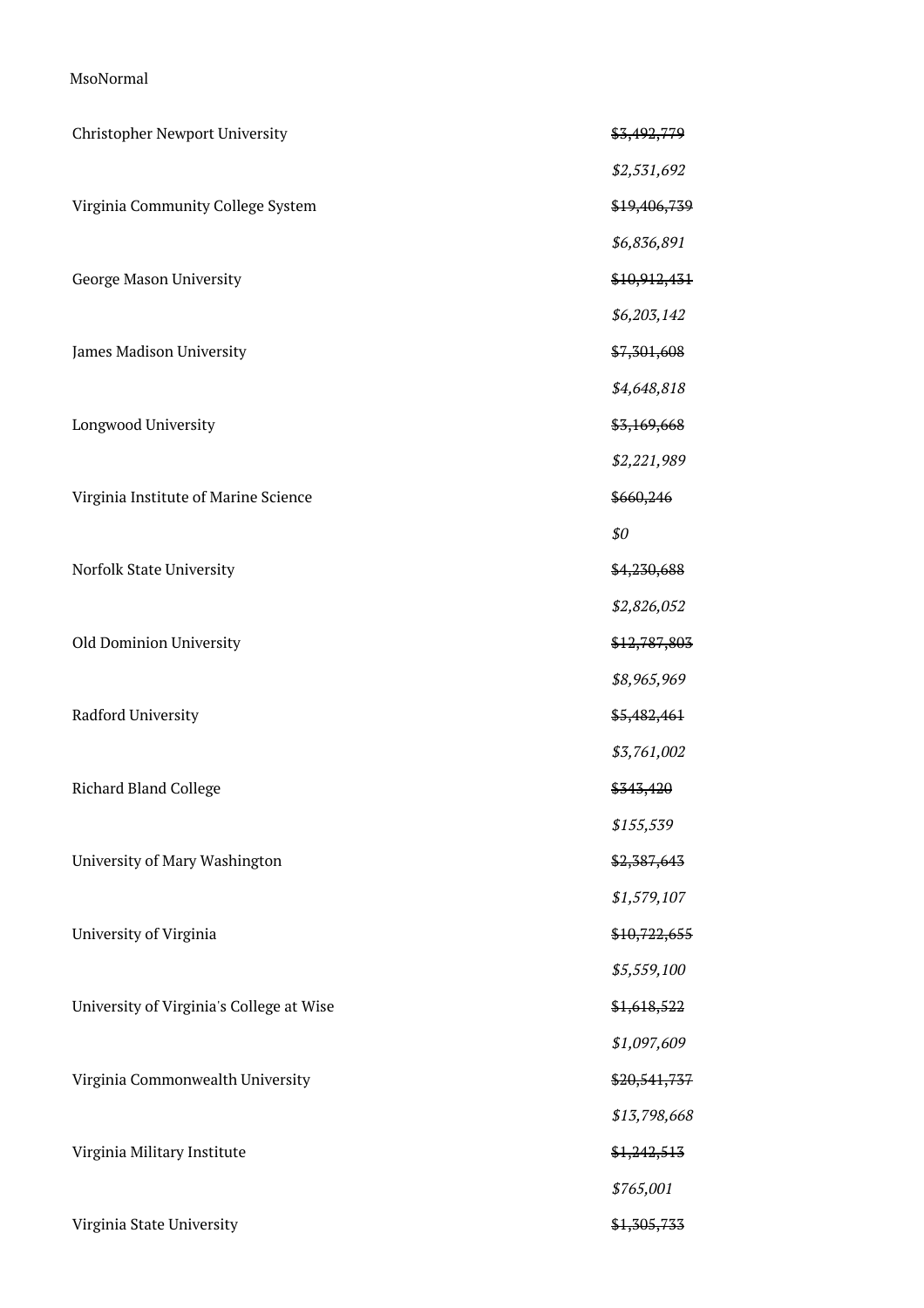|                                                     | \$397,690    |
|-----------------------------------------------------|--------------|
| Virginia Polytechnic Institute and State University | \$17,322,599 |
|                                                     | \$11,479,961 |
| The College of William and Mary in Virginia         | \$3,815,722  |
|                                                     | \$2,188,188  |

c. 1) Consistent with the provisions of the Section 14004 (a), Title XIV of the American Recovery and Reinvestment Act of 2009, it is the intent of the General Assembly that funding in this item is to mitigate the need to raise tuition on in-state students at public colleges and universities. By October 1, 2009, the State Council of Higher Education for Virginia shall report to the Governor and the Chairmen of the House Appropriations and Senate Finance Committees the educational and general program tuition and fee increases at each higher education institution for fiscal year 2010 including an estimate of additional revenue generated from these increases by student type and domicile.

2) The State Council of Higher Education for Virginia and the Director, Department of Planning and Budget shall inform each Board of Visitors on the requirements of Title XIV of the American Recovery and Reinvestment Act of 2009. The tuition actions of each Board of Visitors will be incorporated in the report submitted to the Secretary of Education required under Section 14008 (6), Title XIV of the American Recovery and Reinvestment Act of 2009.

3) The Governor and the General Assembly will review the actions of the Board of Visitors of each college or university concerning tuition and fees and other relevant information in accordance with the objectives and requirements of Title XIV of the American Recovery and Reinvestment Act of 2009 or regulation thereto.

5. The appropriation in this item includes an amount estimated at \$109,452,074 in the second year from federal funds contained in the Fiscal Stabilization – General fund cited in paragraph B.1. above. This appropriation shall be distributed to the items and purposes prescribed below: is included in Item 69, Financial Assistance for Sheriffs' Offices and Regional Jails, to support public safety activities, including operating local and regional jails and conducting local law enforcement activities.

| Item C-14.40, Luter School of Business, for the purpose of advancing capital projects to full<br>planning            | \$1,100,230             |
|----------------------------------------------------------------------------------------------------------------------|-------------------------|
| Item C-19.15, Integrated Science Center Phase III, for the purpose of advancing capital<br>projects to full planning | <del>\$2,200,230</del>  |
| Item C-39.15, Duke Hall, for the purpose of advancing capital projects to full planning                              | \$1,100,230             |
| Item C-61.50, Ruffner Hall, for the purpose of advancing capital projects to full planning                           | <del>\$1,100,230</del>  |
| Item C-91.10, Engineering Signature Building, for the purpose of advancing capital projects to<br>full planning      | \$1,100,230             |
| Item C-177.20, for the purpose of capital planning                                                                   | <del>\$4,450,000</del>  |
| Item C-0, for the purpose of project detailed planning                                                               | <del>\$16,650,000</del> |
| Item 361 G, for the purpose of Best Management Practices                                                             | \$5,200,000             |
| Item 254, for the purpose of the Commonwealth Technology Research Fund                                               | \$1,000,000             |
| Item 470, for the purpose of the Virginia Tobacco Settlement Fund                                                    | <del>\$7,309,000</del>  |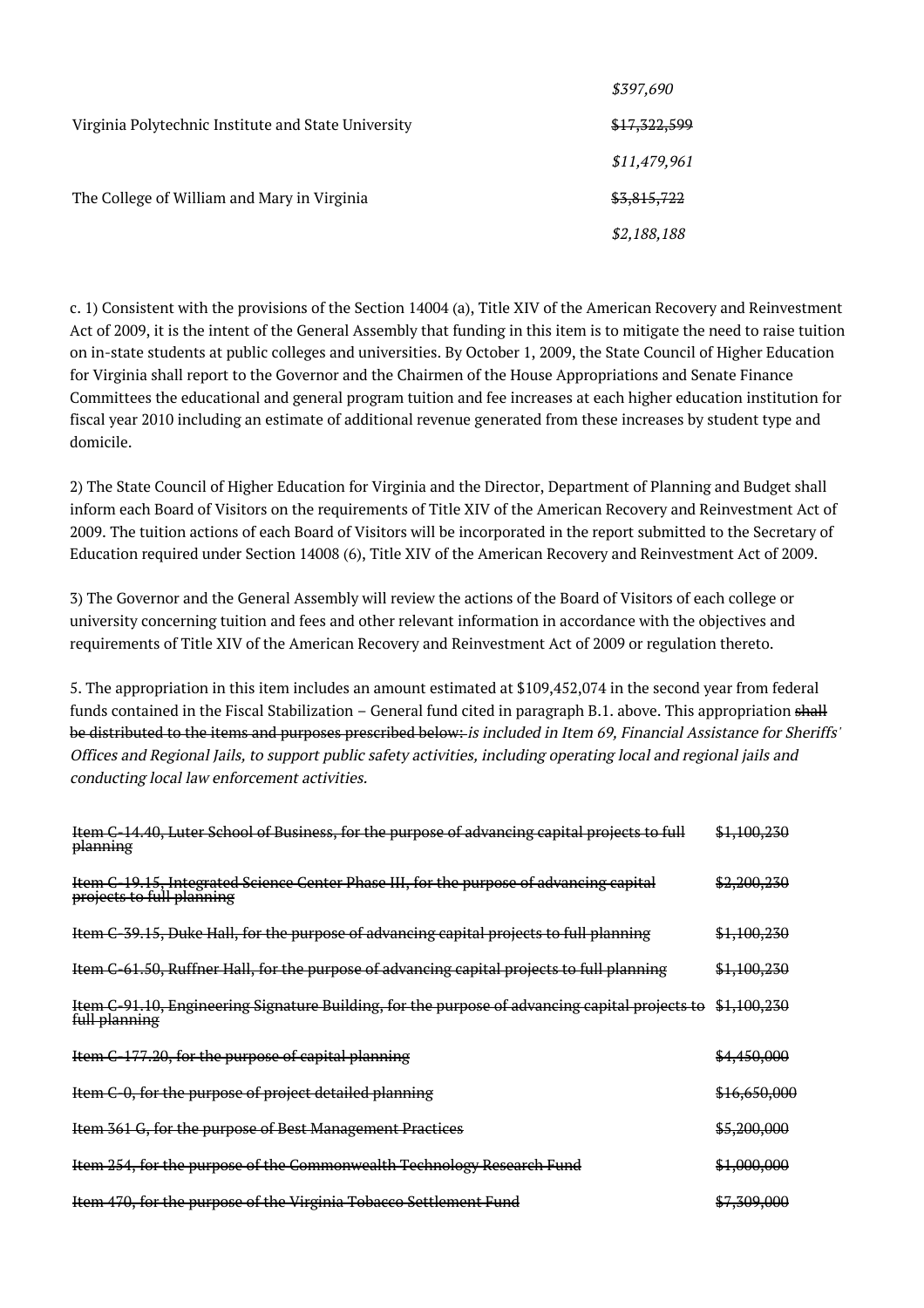| Item 110, for the purpose of the Fort Monroe Federal Area Development Authority                             | \$1,556,934            |
|-------------------------------------------------------------------------------------------------------------|------------------------|
| Item 361 G, for the purpose of Best Management Practices                                                    | \$10,000,000           |
| Item 473 H, for the purpose of the Base Realignment and Closure Commission                                  | \$19,500,000           |
| Item 473 I, for the purpose of Rolls Royce incentive package                                                | \$9,400,000            |
| Item 105, for the purpose of the Governor's Opportunity Fund                                                | \$588,945              |
| Item C-181.20, for the purpose of capital improvements                                                      | \$4,000,000            |
| Item 473 M, for the purpose of SRI International                                                            | \$2,000,000            |
| Item 277, for the purpose of regional jail reimbursement                                                    | <del>\$2,633,289</del> |
| Item 105, for the purpose of investment performance grants                                                  | \$1,562,756            |
| Item 362, for the purpose of the Virginia Land Conservation Fund                                            | \$2,000,000            |
| Item C-0, for the purpose of building maintenance at state agencies and institutions of higher<br>education | \$15,000,000           |

6. The appropriation in this item includes amounts estimated from federal funds to be distributed to the Department for the Aging for elderly nutritional services from the amounts cited in paragraph B.1. above.

7. The appropriation in this item includes amounts estimated from federal funds to be distributed to the Department of Health from the Drinking Water State Revolving Fund cited in paragraph B.1. above.

8. The appropriation in this item includes amounts estimated from federal funds to be distributed to the Department of Mental Health, Mental Retardation and Substance Abuse Services for early intervention services from Part C of the Individuals with Disabilities Education Act of 2004 cited in paragraph B.1. above.

9. The appropriation in this item includes amounts estimated from federal funds to be distributed to the Department of Rehabilitative Services for independent living services cited in paragraph B.1. above.

10. The appropriation in this item includes amounts estimated from federal funds to be distributed to the Department of Rehabilitative Services for vocational rehabilitation services cited in paragraph B.1. above.

11. The appropriation in this item includes amounts estimated from federal funds to be distributed to the Department of Social Services for child support enforcement cited in paragraph B.1. above.

12. The appropriation in this item includes amounts estimated from federal funds to be distributed to the Department of Social Services for child care services from the Child Care and Development Block Grant cited in paragraph B.1. above.

13. The appropriation in this item includes amounts estimated from federal funds to be distributed to the Department of Social Services for food stamp benefits cited in paragraph B.1. above.

14. The appropriation in this item includes amounts estimated from federal funds to be distributed to the Department of Social Services from the Community Services Block Grant cited in paragraph B.1. above.

15. The appropriation in this item includes an amount estimated at \$23.3 million the second year from federal funds to be distributed to the Compensation Board for Sheriff's Offices from the Byrne Justice Assistance Grant cited in paragraph B.1. above.